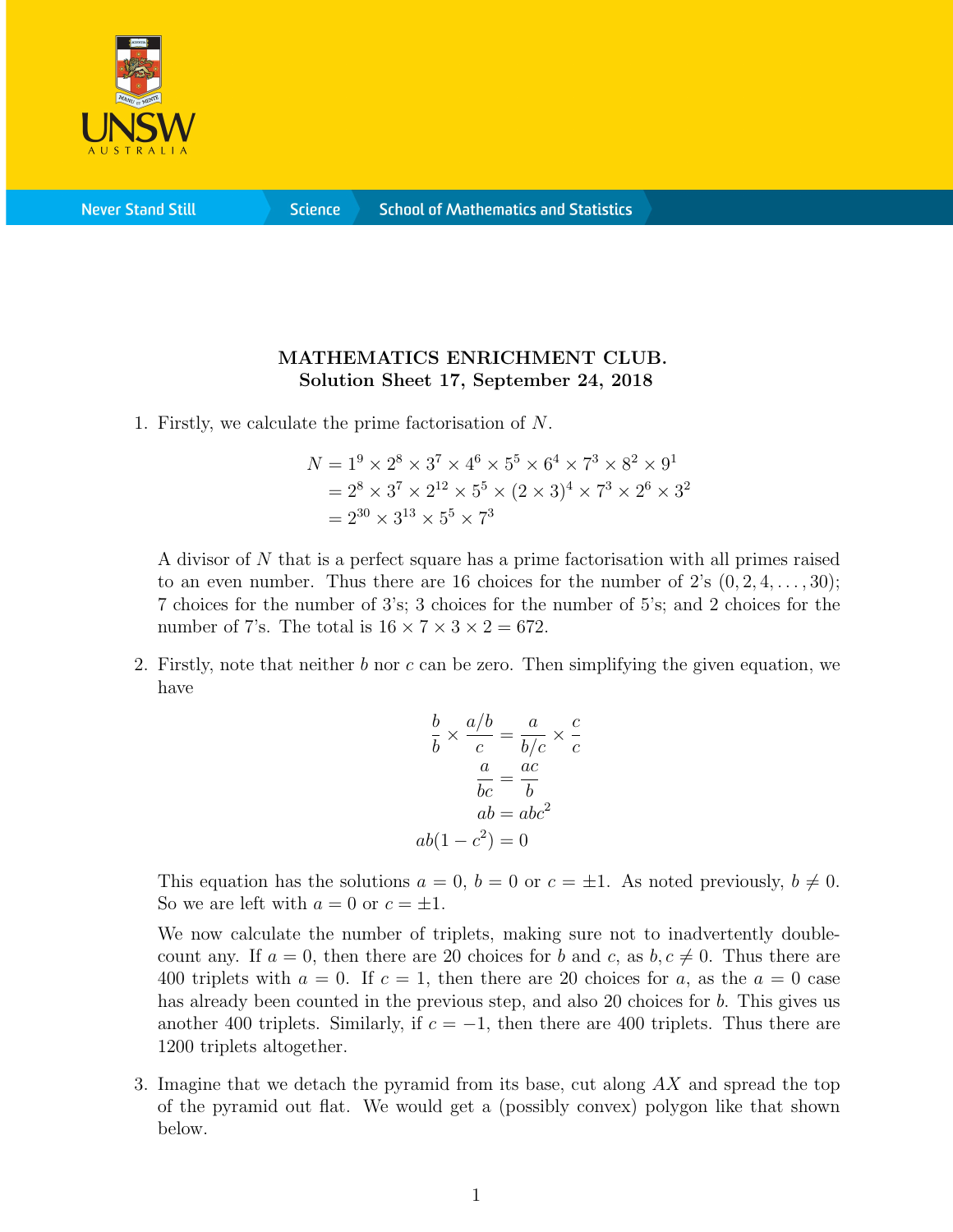

The shortest distance from A to C is the straight line shown by the dotted path. We know that  $AB = BC = b$ . Let the length of AX be s. Then  $AX = BX = CX = s$ (all the faces of the pyramid are isosceles triangles). Let  $\angle ABX = \theta$ . By the cosine rule,

$$
\cos \theta = \frac{b^2 + s^2 - s^2}{2bs}
$$

$$
= \frac{b}{2s}.
$$

Applying the cosine rule to  $\triangle ABC$ , we have

$$
AC2 = 2b2 - 2b2 \cos(2\theta)
$$

$$
= 2b2[1 - \cos(2\theta)].
$$

Using the trigonometric identity  $cos(2\theta) = 2 cos^2 \theta - 1$ , we have

$$
AC2 = 4b2(1 - \cos2 \theta)
$$

$$
= 4b2 \left(1 - \frac{b2}{4s2}\right).
$$

To determine s as a function of b and h, consider a vertical slice through the pyramid that runs along one of the diagonals of the square base. Since the base is a square with that runs along one of the diagonals of the square b:<br>sides of length b, the length of the diagonal is  $\sqrt{2}b$ .



So by Pythagoras' theorem

$$
s^2 = h^2 + \frac{b^2}{2}.
$$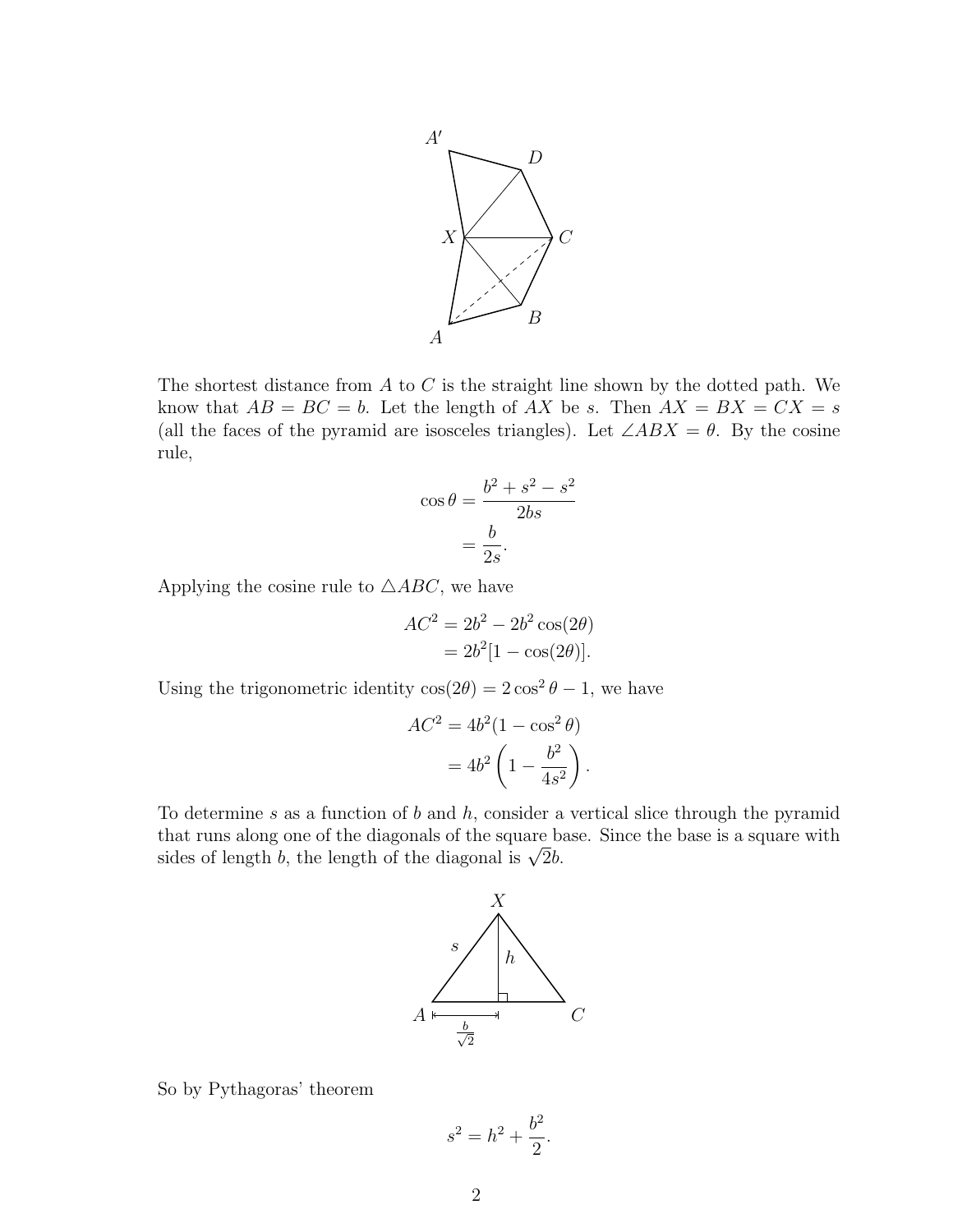Thus

$$
AC^{2} = 4b^{2} \left( 1 - \frac{b^{2}}{4h^{2} + 2b^{2}} \right)
$$

$$
\therefore AC = 2b \sqrt{1 - \frac{b^{2}}{4h^{2} + 2b^{2}}}.
$$

Since  $\sqrt{1-\frac{b^2}{4b^2+}}$  $\frac{b^2}{4h^2+2b^2}$  < 1, we can see that the ant will always walk a shorter distance if it goes over the pyramid rather than around the base.

4. Let the centres of the small circles be A, B and C, and the centre of the big circle be O.



Then  $\triangle ABC$  is isosceles with side length  $2r$ , and medians of length  $\sqrt{3}r$ . The centroid of  $\triangle ABC$  is the centre of the big circle, O, and is located 2/3 of the way along the median. Thus  $OA = \frac{2\sqrt{3}r}{3}$  $\frac{\sqrt{3}r}{3}$ . So  $R = r + \frac{2\sqrt{3}r}{3} = r\left(1 + \frac{2}{\sqrt{3}}\right)$ 3 .

- 5. (a) If  $\theta$  is acute, then M can be constructed as follows:
	- (i) Construct an interval,  $AB$ , of length b.
	- (ii) Raise perpendiculars  $AC$  and  $BD$  to  $AB$ at the points  $A$  and  $B$ , as shown in the diagram.
	- (iii) Construct rays at an angle of  $\theta$  to AC and  $DB$  at the points A and B, respectively. Let the point of intersection of these rays be  $E$ .



The centre of the required circumcircle is E and AE is the radius.

Proof: Let F be the foot of the perpendicular from E to AB. Then  $AC||EF$ . Consequently,  $\angle AEF = \angle EAC = \theta$ , as these are alternate angles. Similarly,  $\angle DBE = \angle BEF = \theta$ . Thus  $\triangle AEF$  is similar to  $\triangle BEF$  by AAS, which implies that  $AE = EB$ . Thus a circle centred at E with radius AE will also pass through the point B. Furthermore,  $\angle AEB = 2\theta$ , so if P is any point on the major arc of the circle cut off by the chord AB, then  $\angle APB = \theta$ , as the angle at the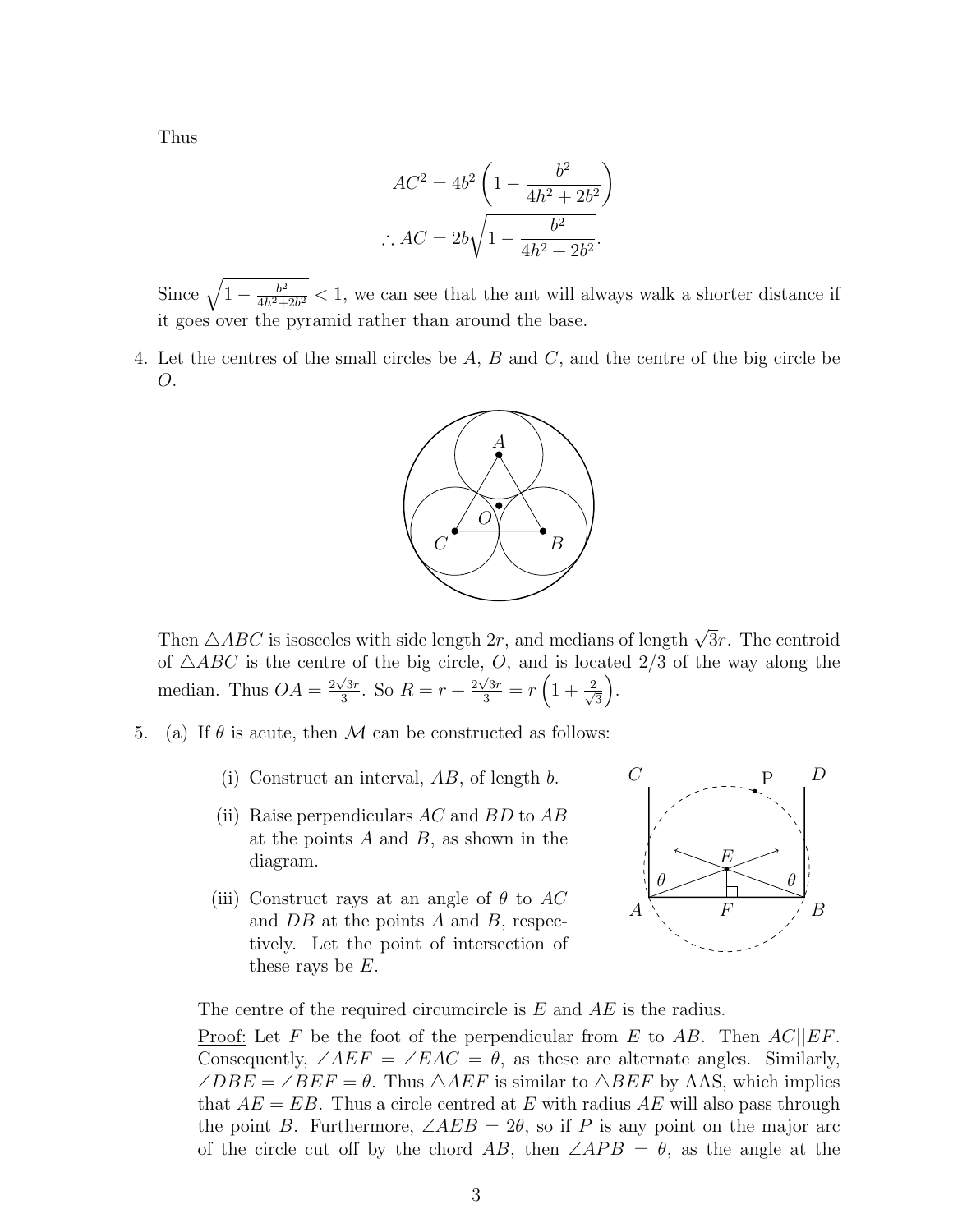circumference is half the angle at the centre. So the vertex lies somewhere on the major arc.

This construction fails if  $\theta = 90^{\circ}$ , as there is no unique point of intersection of the two rays AE and BE. However, in this case, AB is the diameter of  $\mathcal M$  (as a consequence of Thales' theorem), and the construction is simple. If  $\theta$  is obtuse, we can repeat the procedure outlined above, with the proviso that  $P$  will now lie on the minor arc of the circle. Some minor details of the proof will differ.

(b) Suppose that the angle at the vertex is  $\alpha$ , the altitude has height h and the median length m.



- (i) Draw a line  $AB$ . (The base of the triangle will be some segment of this line.)
- (ii) Raise a perpendicular to AB with length h. Let C be the endpoint of this perpendicular that does not lie on AB.
- (iii) Using the compasses, find the point D lying on AB such that  $CD = m$ .
- (iv) Extend  $CD$  until it has length  $2m$ . Designate this point  $E$ .
- (v) Construct a circle that has  $CE$  as a chord and such that any angle lying on the major arc of this circle and subtending  $CE$  is equal to  $180° - \alpha$ . (This can be done using the construction method from (a).)
- (vi) Find  $F$ , the point of intersection between the circle and  $AB$ , produced if necessary.
- (vii) Using the compasses, find the point G lying on AB such that  $DG = DF$ .

The required triangle is  $\triangle CFG$ .

Proof: Clearly,  $\triangle CFG$  has altitude h. Since D is the midpoint of GF, it also has median of length m. Now consider the quadrilateral  $CFEG$ . This quadrilateral has diagonals  $GF$  and  $CE$  which bisect each other. Hence  $CFEG$  is a parallelogram. Thus  $CG||EF$  and so  $\angle FCG$  and  $\angle CFE$  are co-interior. Thus  $\angle GCF = \alpha$ , as required.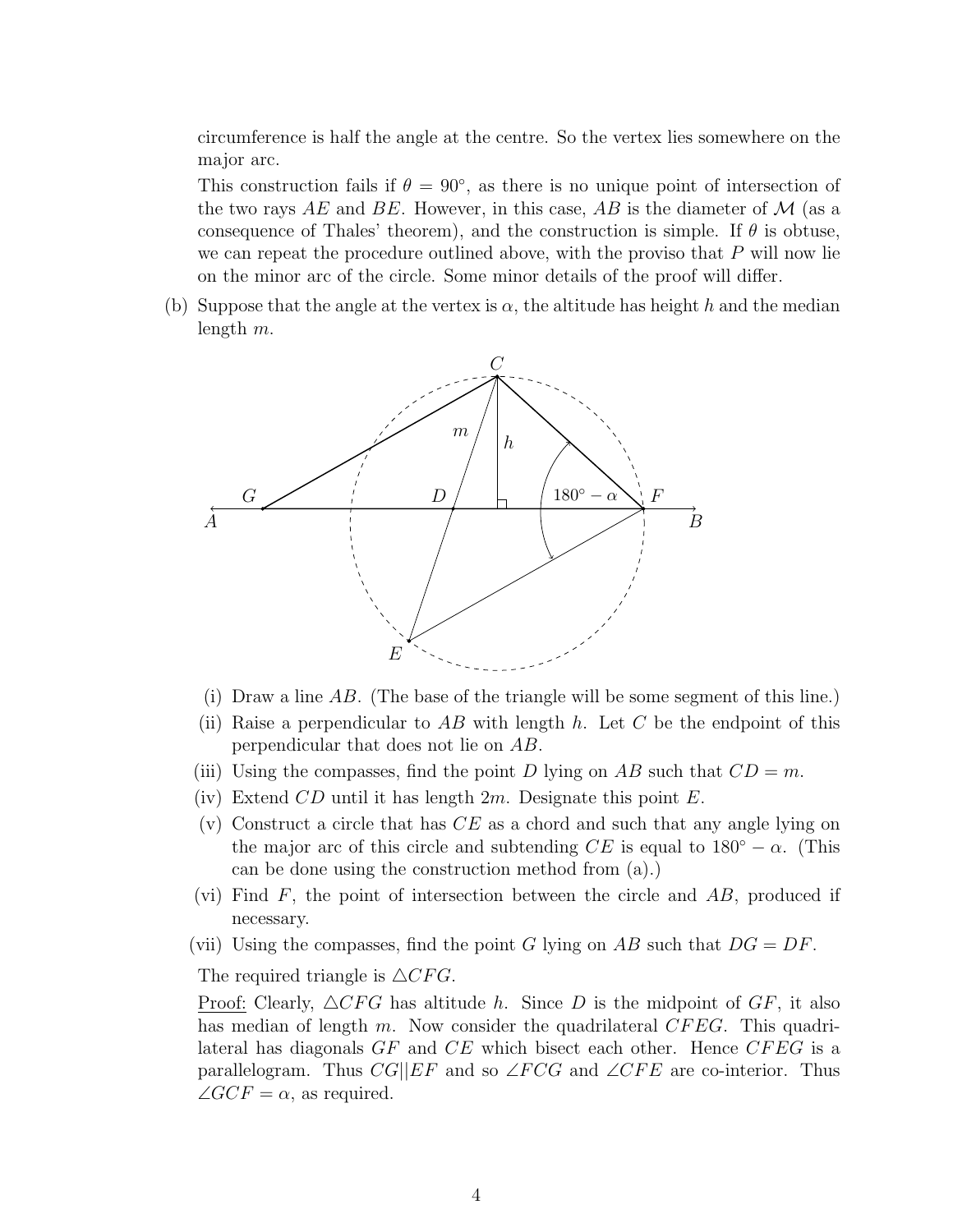## Senior Questions

1. We calculate the volume by integration using circular shells.



The volume, 
$$
V
$$
 is given by

$$
V = 2\pi \int_{a}^{b} xy \, dx
$$

In this case,

$$
y = \sqrt{r^2 - x^2} - \sqrt{r^2 - x^2}
$$
  
=  $2\sqrt{r^2 - x^2}$ .

The limits of integration are  $a = \sqrt{r^2 - \frac{h^2}{4}}$  $\frac{h^2}{4}$  (from Pythagoras' theorem) and  $b = r$ . Thus

$$
V = 2\pi \int_{\sqrt{r^2 - \frac{h^2}{4}}}^{r} 2x\sqrt{r^2 - x^2} dx
$$
  
=  $2\pi \left[ -\frac{2}{3} (r^2 - x^2)^{3/2} \right]_{\sqrt{r^2 - \frac{h^2}{4}}}^{r}$   
=  $\frac{4\pi}{3} \left[ -(r^2 - x^2)^{3/2} \right]_{\sqrt{r^2 - \frac{h^2}{4}}}^{r}$   
=  $\frac{4\pi}{3} \left( \frac{h^2}{4} \right)^{3/2}$   
=  $\frac{\pi h^3}{6}$ 

2. (a) Note that if  $|x| < 1$  then the RHS is a convergent geometric series with  $a = 1$ and common ratio  $-x$ . Thus

$$
1 - x + x2 - x3 + \dots = \frac{1}{1 - (-x)} = \frac{1}{1 + x}
$$